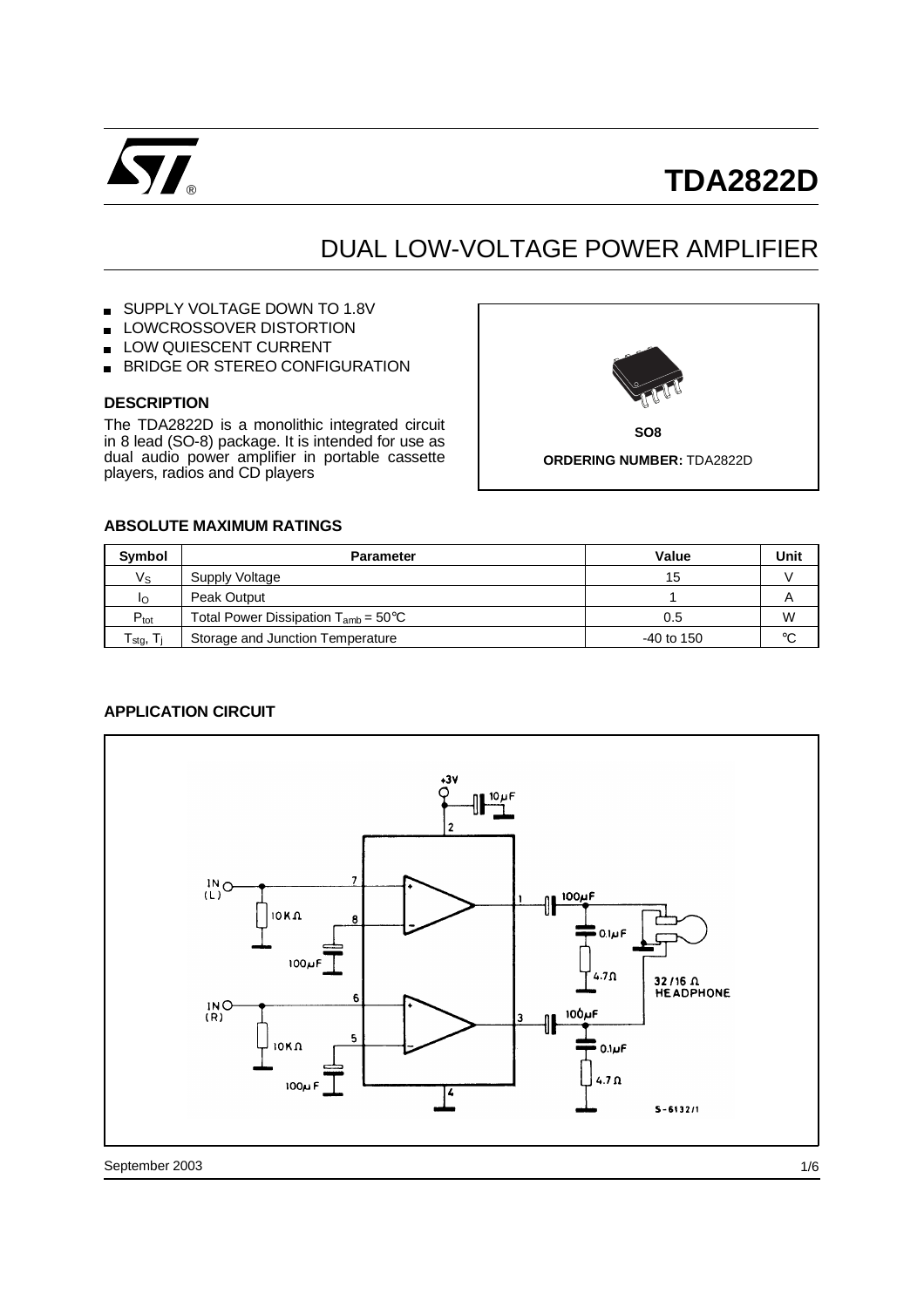### **TDA2822D**

#### **PIN CONNECTION** (Top view)



#### **THERMAL DATA**

| Svmbol         | <b>Description</b>                               | Value | Unit          |
|----------------|--------------------------------------------------|-------|---------------|
| $R_{th}$ i-amb | Max<br>ul Resistance Junction-ambient<br>Thermal | 200   | $\degree$ C/W |

#### **Figure 1:** Stereo Application and Test Circuit



**Figure 2:** Bridge Application and Test Circuit

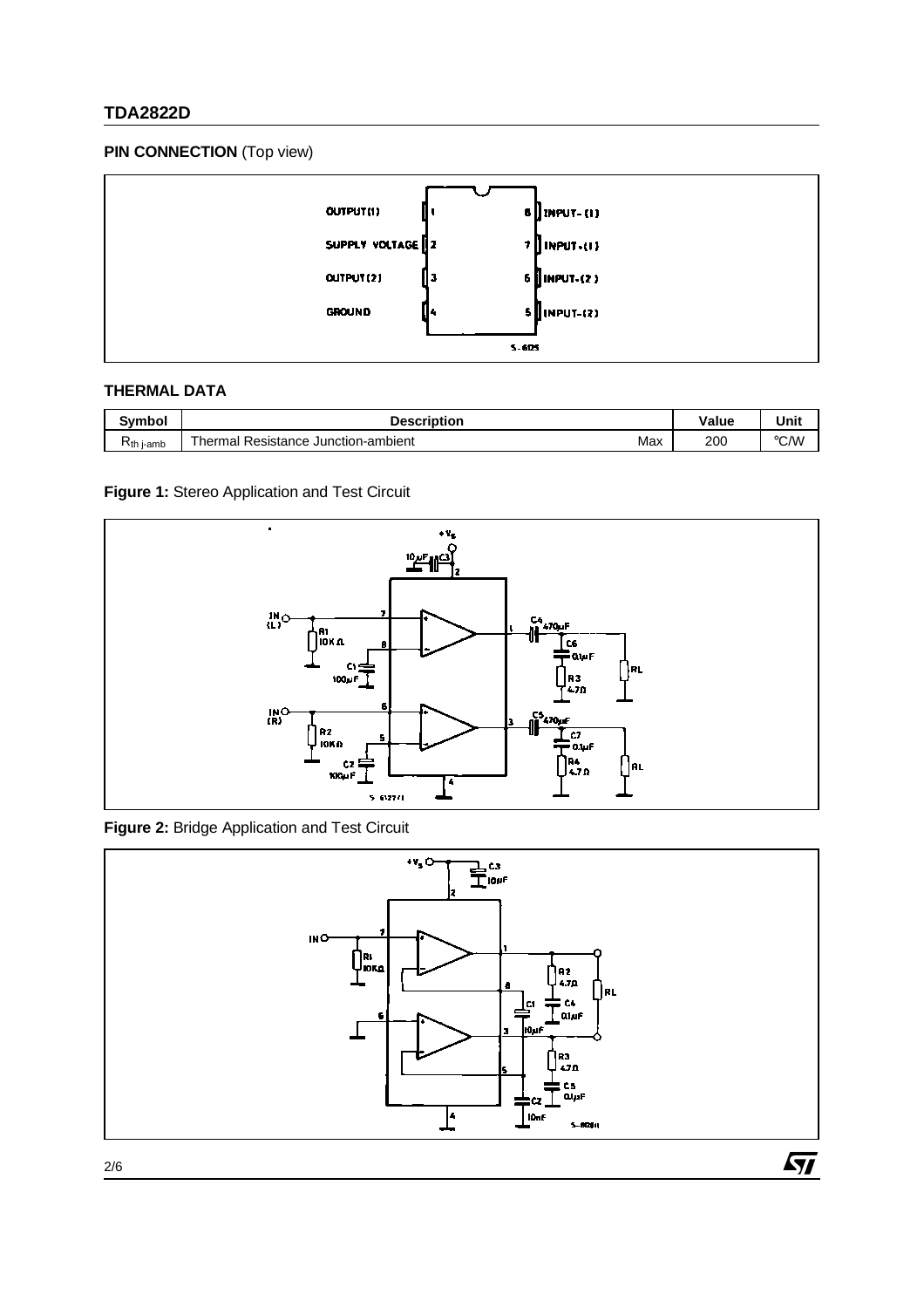### **ELECTRICAL CHARACTERISTICS** ( $V_S = 6V$ ;  $T_{amb} = 25^{\circ}$ C, unless otherwise specified.

STEREO (Test circuit of fig. 1).

| Symbol         | <b>Parameter</b>                                      | <b>Test Condition</b> |                                                                    | Min. | Typ.                        | Max. | Unit     |
|----------------|-------------------------------------------------------|-----------------------|--------------------------------------------------------------------|------|-----------------------------|------|----------|
| $V_{S}$        | <b>Supply Voltage</b>                                 |                       |                                                                    | 1.8  |                             | 15   | $\vee$   |
| $I_d$          | <b>Total Quiescent Drain Current</b>                  |                       |                                                                    |      |                             | 15   | mA       |
| $V_{\rm O}$    | Quiescent Output Voltage                              |                       |                                                                    |      | 2.7                         |      | $\vee$   |
|                |                                                       | $V_S = 3V$            |                                                                    |      | 1.2                         |      | $\vee$   |
| I <sub>b</sub> | Input Bias Current                                    |                       |                                                                    |      | 100                         |      | nA       |
| P <sub>O</sub> | Output Power (each channel)<br>$(f = 1KHz, d = 10\%)$ | $R_1 = 32\Omega$      | $V_S = 9V$<br>$VS = 6V$<br>$V_S = 4.5V$<br>$Vs = 3V$<br>$V_S = 2V$ |      | 300<br>120<br>60<br>20<br>5 |      | mW       |
|                |                                                       | $R_L = 16\Omega$      | $V_S = 6V$                                                         | 170  | 220                         |      | mW       |
|                |                                                       | $R_L = 8\Omega$       | $V_s = 6V$                                                         | 300  | 380                         |      | mW       |
|                |                                                       | $R_1 = 4\Omega$       | $Vs = 4.5V$<br>$V_S = 3V$                                          |      | 320<br>110                  |      | mW<br>mW |
| d              | <b>Distortion</b>                                     | $R_L = 32\Omega$      | $PO = 40mW$                                                        |      | 0.2                         |      | %        |
|                |                                                       | $R_L = 16\Omega$      | $PO = 75mW$                                                        |      | 0.2                         |      | %        |
|                |                                                       | $R_L = 8\Omega$       | $PO = 150mW$                                                       |      | 0.2                         |      | %        |
| $G_V$          | Closed Loop Voltage Gain                              | $f = 1KHz$            |                                                                    | 36   | 39                          | 41   | dB       |
| $\Delta G_V$   | <b>Channel Balance</b>                                |                       |                                                                    |      |                             | ±1   | dB       |
| $R_i$          | Input Resistance                                      | $f = 1KHz$            |                                                                    | 100  |                             |      | KΩ       |
| e <sub>N</sub> | <b>Total Input Noise</b>                              |                       | $R_s = 10k\Omega$ B = Curve A                                      |      | 2                           |      | μV       |
|                |                                                       |                       | $R_s = 10k\Omega$ B = 22Hz to 22KHz                                |      | 2.5                         |      | μV       |
| <b>SVR</b>     | Supply Voltage Rejection                              | $f = 100$ Hz          | $C1 = C2 = 100 \mu F$                                              | 24   | 30                          |      | dB       |
| $C_{\rm s}$    | <b>Channel Separation</b>                             | $f = 1KHz$            |                                                                    |      | 50                          |      | dB       |

BRIDGE (Test circuit of fig.2)

| Vs             | <b>Supply Voltage</b>                          |                                                |                                                                                                  | 1.8       |                               | 15         | $\vee$   |
|----------------|------------------------------------------------|------------------------------------------------|--------------------------------------------------------------------------------------------------|-----------|-------------------------------|------------|----------|
| $I_d$          | <b>Total Quiescent Drain Current</b>           | $R_L = \infty$                                 |                                                                                                  |           |                               | 15         | mA       |
| $V_{OS}$       | Output Offset Voltage (between<br>the outputs) | $R_L = 8\Omega$                                |                                                                                                  |           |                               | ±80        | mV       |
| $I_{b}$        | Input Bias Current                             |                                                |                                                                                                  |           | 100                           |            | nA       |
| $P_{O}$        | <b>Output Power</b><br>$(f = 1KHz, d = 10\%)$  |                                                | $V_S = 9V$<br>$V_S = 6V$<br>$R_L = 32\Omega$   V <sub>S</sub> = 4.5V<br>$V_S = 3V$<br>$V_S = 2V$ | 320<br>50 | 1000<br>400<br>200<br>65<br>8 |            | mW       |
|                |                                                | $R_1 = 16\Omega$                               | $V_S = 6V$<br>$V_S = 3V$                                                                         |           | 800<br>120                    |            | mW<br>mW |
|                |                                                | $R_L = 8\Omega$                                | $V_S = 4.5V$<br>$V_S = 3V$                                                                       |           | 700<br>220                    |            | mW<br>mW |
|                |                                                | $R_1 = 4\Omega$                                | $V_S = 3V$<br>$V_S = 2V$                                                                         |           | 350<br>80                     |            | mW<br>mW |
| d              | <b>Distortion</b>                              | $R_L = 8\Omega$ P <sub>O</sub> = 0.5W f = 1KHz |                                                                                                  |           | 0.2                           |            | %        |
| $G_V$          | Closed Loop Voltage Gain                       | $f = 1KHz$                                     |                                                                                                  |           | 39                            |            | dB       |
| $R_i$          | Input Resistance                               | $f = 1$ KHz                                    |                                                                                                  | 100       |                               |            | KΩ       |
| e <sub>N</sub> | <b>Total Input Noise</b>                       | $R_s = 10k\Omega$ B = Curve A                  |                                                                                                  |           | 2.5                           |            | μV       |
|                |                                                |                                                | $R_s = 10k\Omega$ B = 22Hz to 22KHz                                                              |           | 3                             |            | μV       |
| <b>SVR</b>     | Supply Voltage Rejection                       | $f = 100$ Hz                                   |                                                                                                  | 40        |                               | dB         |          |
| B              | Power Bandwidth (-3dB)                         | $R_L = 8\Omega$ $P_O = 1W$                     |                                                                                                  | 120       |                               | <b>KHz</b> |          |

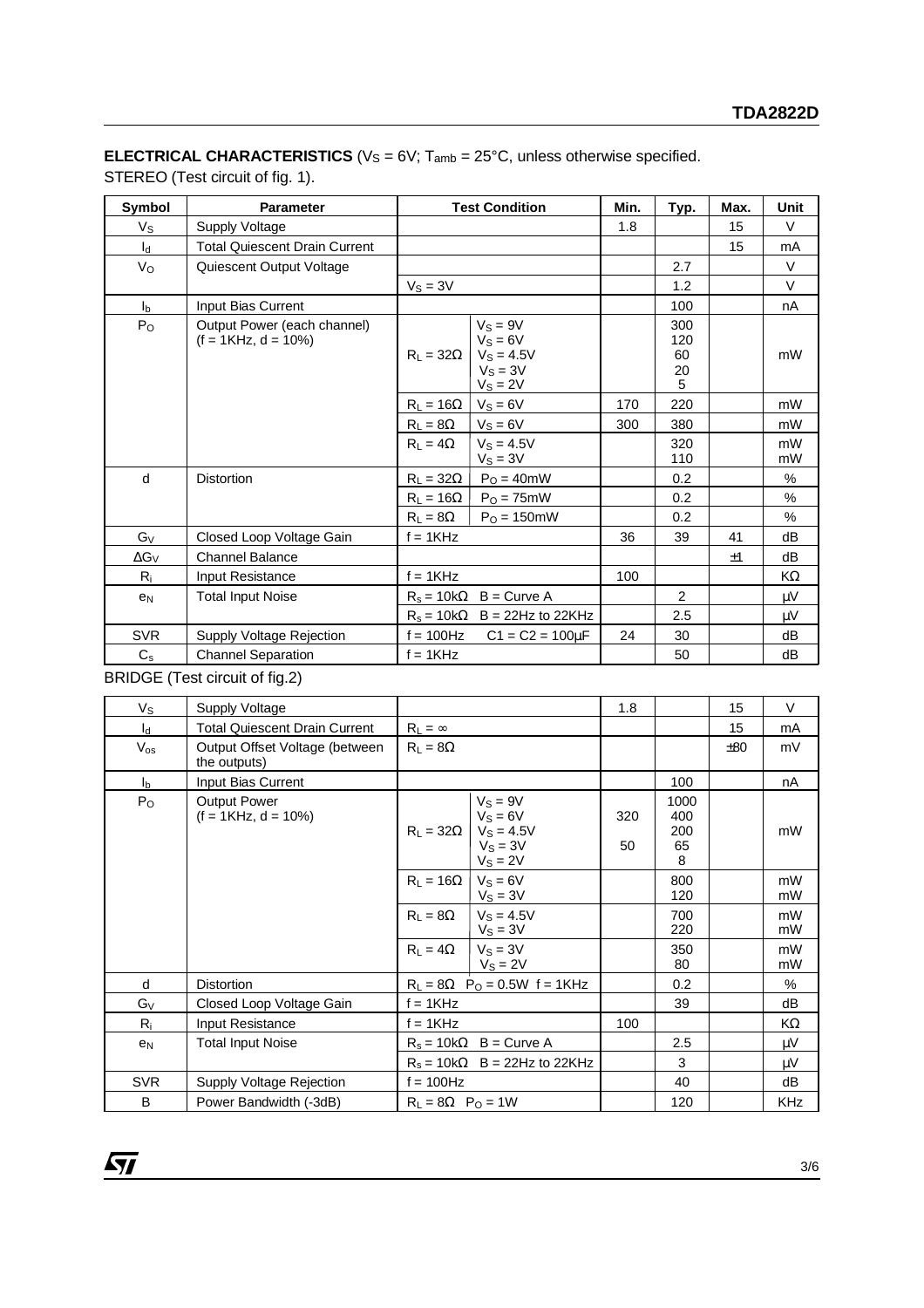

**Figure 3:** Supply Voltage Rejection vs. Frequency







**Figure 6:** Total Power Dissipation vs. Output Power (Bridge)



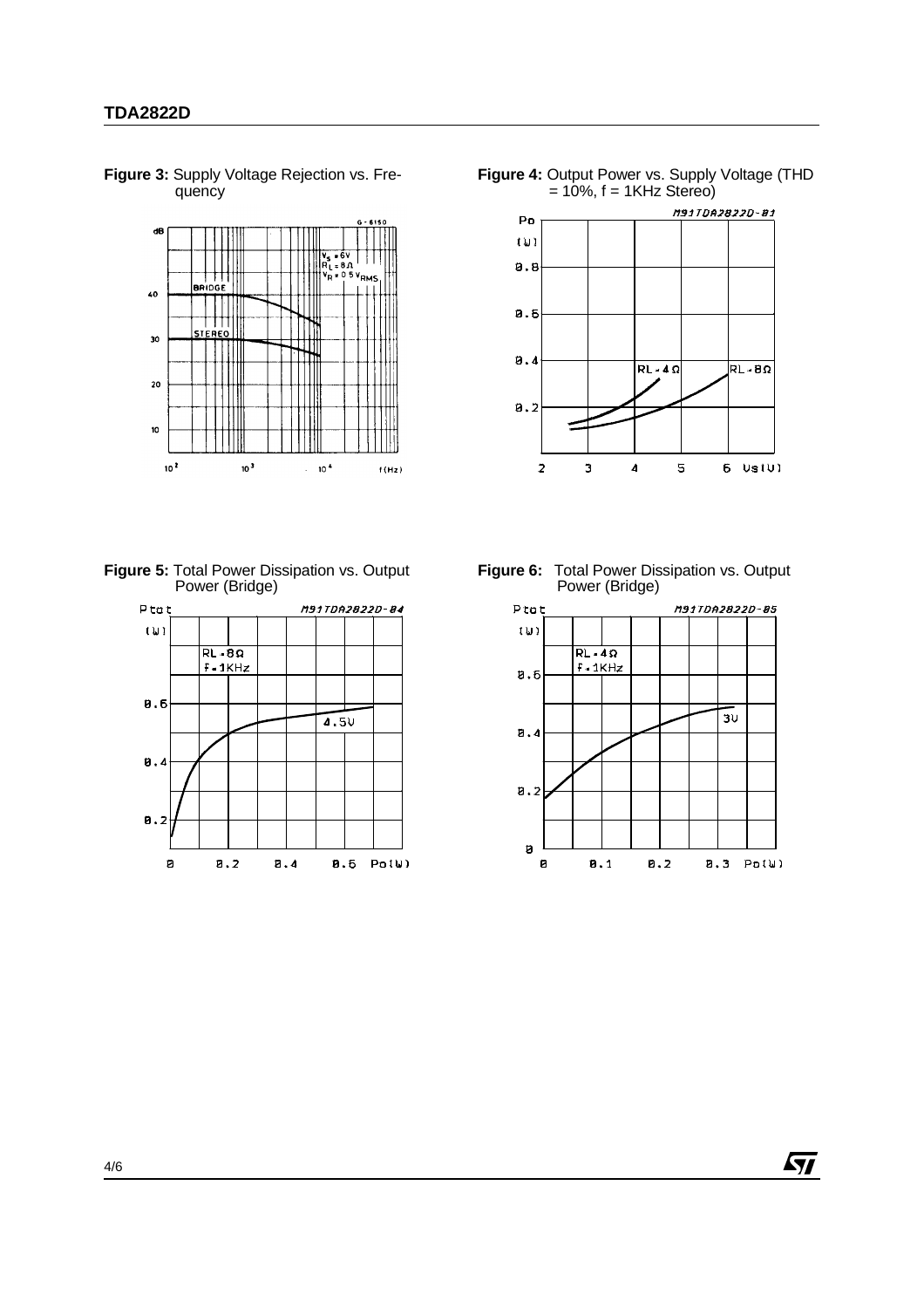| DIM.           |                  | mm   |      | inch       |       |       |  |
|----------------|------------------|------|------|------------|-------|-------|--|
|                | MIN.             | TYP. | MAX. | MIN.       | TYP.  | MAX.  |  |
| A              |                  |      | 1.75 |            |       | 0.069 |  |
| a1             | 0.1              |      | 0.25 | 0.004      |       | 0.010 |  |
| a2             |                  |      | 1.65 |            |       | 0.065 |  |
| a3             | 0.65             |      | 0.85 | 0.026      |       | 0.033 |  |
| b              | 0.35             |      | 0.48 | 0.014      |       | 0.019 |  |
| b <sub>1</sub> | 0.19             |      | 0.25 | 0.007      |       | 0.010 |  |
| C              | 0.25             |      | 0.5  | 0.010      |       | 0.020 |  |
| c <sub>1</sub> |                  |      |      | 45° (typ.) |       |       |  |
| D(1)           | 4.8              |      | 5.0  | 0.189      |       | 0.197 |  |
| Е              | 5.8              |      | 6.2  | 0.228      |       | 0.244 |  |
| е              |                  | 1.27 |      |            | 0.050 |       |  |
| e3             |                  | 3.81 |      |            | 0.150 |       |  |
| F(1)           | 3.8              |      | 4.0  | 0.15       |       | 0.157 |  |
| L              | 0.4              |      | 1.27 | 0.016      |       | 0.050 |  |
| M              |                  |      | 0.6  |            |       | 0.024 |  |
| S              | $8^\circ$ (max.) |      |      |            |       |       |  |



(1) D and F do not include mold flash or protrusions. Mold flash or potrusions shall not exceed 0.15mm (.006inch).